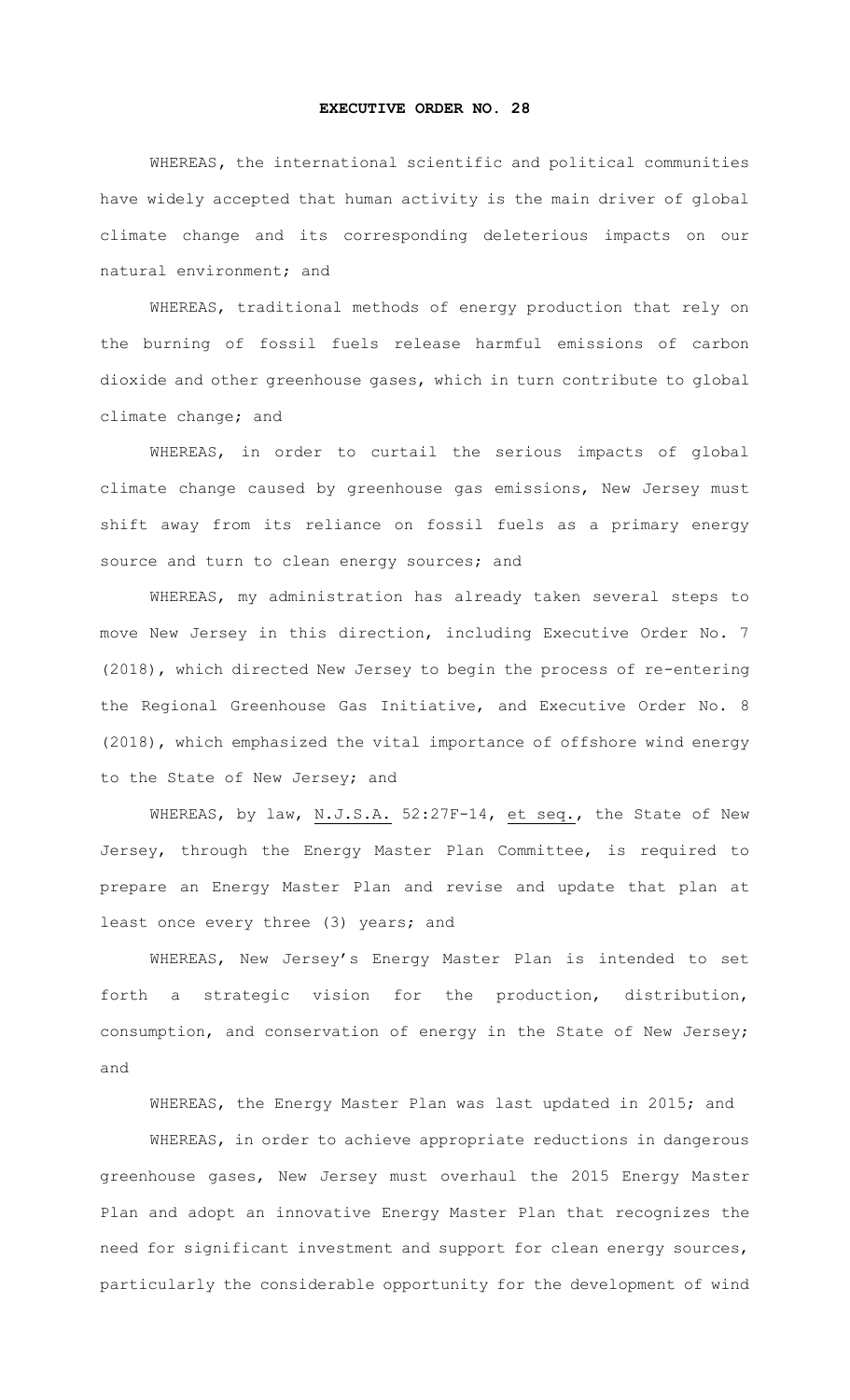energy in New Jersey, and that aims to shift New Jersey's energy production profile away from reliance on outdated technologies that contribute to global climate change and towards clean energy sources;

NOW, THEREFORE, I, PHILIP D. MURPHY, Governor of the State of New Jersey, by virtue of the authority vested in me by the Constitution and by the Statutes of this State, do hereby ORDER and DIRECT:

1. The President of the Board of Public Utilities shall convene the Energy Master Plan Committee within thirty (30) days of the date of this Order, and shall also designate a senior staff member of the Board of Public Utilities to serve on the Energy Master Plan Committee. That designee shall serve as the chairperson of the Committee.

2. The heads of the following principal departments of the Executive Branch of State government shall designate a senior staff member from their respective departments to serve on the Energy Master Plan Committee: 1) Department of Community Affairs; 2) Economic Development Authority; 3) Department of Environmental Protection; 4) Department of Health; 5) Department of Human Services; 6) Department of Transportation; and 7) Department of the Treasury.

3. The Energy Master Plan Committee shall prepare, complete and deliver a new Energy Master Plan, consistent with the provisions of N.J.S.A. 52:27F-14, et seq., and this Order on or before June 1, 2019.

This 2019 Energy Master Plan (the "2019 Plan") shall provide a comprehensive blueprint for the total conversion of the State's energy production profile to 100% clean energy sources on or before January 1, 2050, and shall further provide specific proposals to be implemented over the next ten (10) years in order to achieve the January 1, 2050 goal.

2